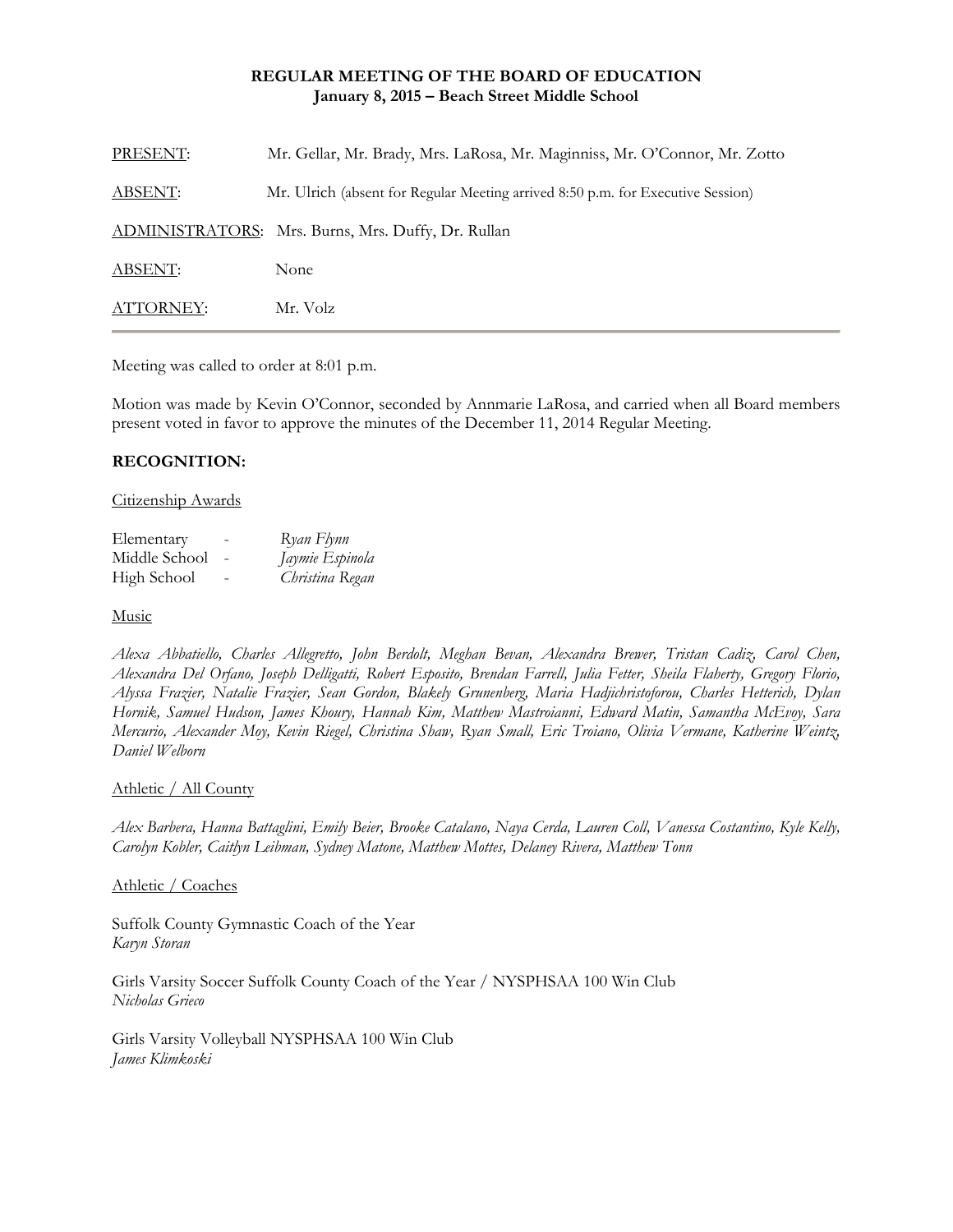#### Section XI Sportsmanship

Udall Football – *Shanan Mauro, Mark DiCristo* Udall Boys Soccer – *Kenneth DiDonna* Udall Girls Soccer – *Brian Dieumegard* JV Boys Soccer – *Dennis Mazzalonga* JV Boys Volleyball – *Catherine Lang* JV Girls Tennis – *William Turri* 

### PERSONNEL:

Motion was made by Scott Brady, seconded by Kevin O'Connor and carried when all Board members present voted in favor to approve CLASSIFIED (CIVIL SERVICE): RESIGNATION: Nancy Gimplin, Cafeteria Aide, effective January 5, 2015 (Oquenock).

Motion was made by Kevin O'Connor, seconded by Ron Maginniss and carried when all Board members present voted in favor to approve CLASSIFIED (CIVIL SERVICE): SUBSTITUTE SENIOR COOK: Sandra Brady, effective January 9, 2015; Kelly Fryer, effective January 9, 2015.

Motion was made by Scott Brady, seconded by Kevin O'Connor and carried when all Board members present voted in favor to approve CLASSIFIED (CIVIL SERVICE): SUBSTITUTE PARAPROFESIONAL (\$9.75 per hour): Nancy Gimplin, effective January 9, 2015.

Motion was made by Kevin O'Connor, seconded by Annmarie LaRosa and carried when all Board members present voted in favor to approve OTHER: ENRICHMENT INSTRUCTORS SPRING 2015: Denise Campasano (Legos I and II) \$275.00 per session; Lorrie Clifford (Babysitting & Hand Sewing) \$275.00 per session; Jennifer Colonna (Intro to ASL & Jewelry Making) \$275.00 per session; Justin DeMaio (Intro to Italian & Scrabbleopoly) \$275.00 per session; Edwin Ermavonics (Dragster Design & Super Delta Dart) \$275.00 per session; Theresa Holland (CPR/First Aide) \$275.00 per session; Tami Lombardi (International Cooking & Disney Sweets) \$275.00 per session.

Motion was made by Mike Zotto, seconded by Kevin O'Connor and carried when all Board members present voted in favor to approve OTHER: HOMEBOUND INSTRUCTIOR (\$30.00 per hour): Sarah Hirschhorn, effective January 9, 2015.

Motion was made by Kevin O'Connor, seconded by Ron Maginniss and carried when all Board members present voted in favor to approve OTHER: SUBSTITUTE TEACHER (\$115 per diem): Samantha Alfano, effective January 26, 2015, student teacher; Victoria Alfano, effective January 26, 2015, student teacher; Melissa Butzbach, effective January 9, 2015; Matthew Clareen, effective January 26, 2015, student teacher; Daniel DeMaio, effective January 9, 2015; Sharon Diwby, effective January 9, 2015; Meghan Dunne, effective January 9, 2015; \*Kyra Farrell, effective January 22, 2015, student teacher; Meaghan Fichter, effective January 26, 2015, student teacher; Sarah Flood, effective January 9, 2015; Leighann Gallagher, effective January 9, 2015; Kayla Kesner, effective March 17, 2015, student teacher; Logan Kingston, effective January 9, 2015; Lisa Kmiotek, effective January 9, 2015; Pamela Knuppel, effective January 9, 2015; Katie Manieri, effective January 9, 2015; Angela Mercado, effective January 9, 2015; Nicole Marinelli, effective January 26, 2015, student teacher; Kaitlin O'Connor, effective January 9, 2015; Amanda Poulos, effective January 20, 2015, student teacher; Eric Ruhoy, effective January 9, 2015; BryAnn Scioli, effective January 9, 2015; Daniel Wendelken, effective January 9, 2015.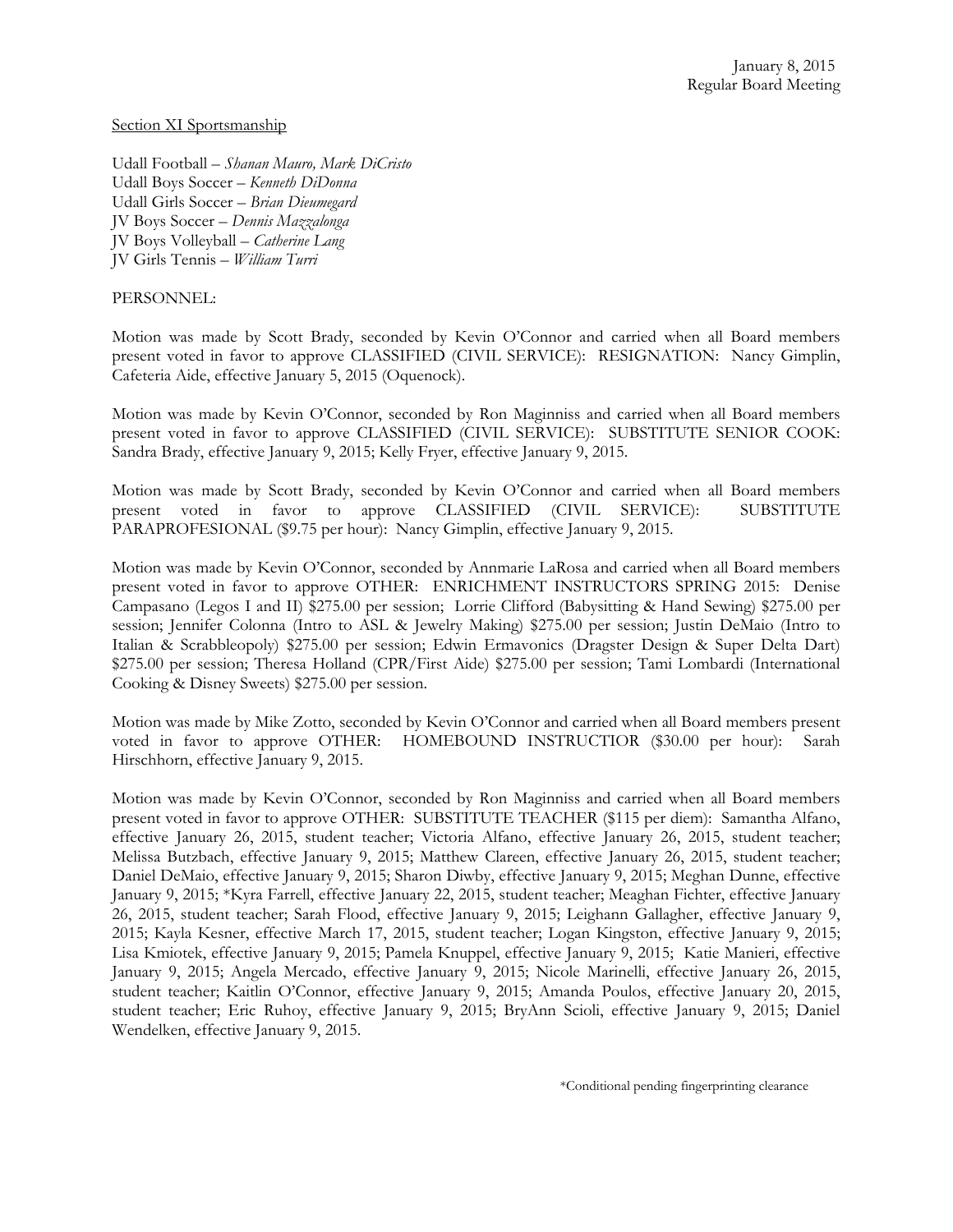Motion was made by Ron Maginniss, seconded by Annmarie LaRosa and carried when all Board members present voted in favor to approve OTHER: SUBSTITUTE TEACHING ASSISTANT (\$85 per diem): Samantha Alfano, effective January 26, 2015; Victoria Alfano, effective January 26, 2015; Melissa Butzbach, effective January 9, 2015; Matthew Clareen, effective January 26, 2015; Daniel DeMaio, effective January 9, 2015; Sharon Diwby, effective January 9, 2015; Meghan Dunne, effective January 9, 2015; \*Kyra Farrell, effective January 22, 2015; Meaghan Fichter, effective January 26, 2015; Sarah Flood, effective January 9, 2015; Leighann Gallagher, effective January 9, 2015; Kayla Kesner, effective March 17, 2015; Logan Kingston, effective January 9, 2015; Pamela Knuppel, effective January 9, 2015; Nicole Marinelli, effective January 26, 2015; Angela Mercado, effective January 9, 2015; Amanda Poulos, effective January 20, 2015; Eric Ruhoy, effective January 9, 2015; BryAnn Scioli, effective January 9, 2015.

# CURRICULUM UPDATE:

Dr. Rullan wished everyone a Happy New Year and congratulated Daniel Kelly for being named an Intel Semifinalist. Dr. Rullan also congratulated Mary Kroll, who teaches the Intel Research classes and felt this is a huge accomplishment for the district. She also congratulated all those recognized at the meeting for a job well done.

Dr. Rullan informed the audience that the Curriculum Committee is evaluating curriculum needs for the budget process. Dr. Rullan invited parents to attend the Parent Academy focusing on student assessments that will be held on February 4, 2015 at Beach Street Middle School for Grades K-12 parents. A panel discussion will be conducted with parents, teachers, directors and administrators.

# REPORT OF BOARD COMMITTEES:

Finance Committee: Ron Maginniss reported on the meeting held on 1/6/2015. Items reviewed included the November treasurer's report, extracurricular report, and November payroll summary, claims audit report and system manager audit trail. Warrants, November's financial statements, budget transfers, surplus of TI-View Screens and Eastern Suffolk BOCES Leasehold Space Agreement were reviewed.

Policy Committee: Kevin O'Connor reported on the meeting that was held on  $1/6/2015$ . Policies 1410 – 1730 were reviewed, amended, and will have a first reading in the near future.

Education Committee: Annmarie LaRosa reported on the meeting held on 1/8/2015. Items reviewed included the professional development plan, RTI for Grades 7-12 and the AIS Plan. Mrs. LaRosa also congratulated Daniel Kelly for being named an Intel Semifinalist and felt this is an exciting leap forward for the district.

Buildings and Grounds: Scott Brady reported on the meeting held on 1/6/2015. Items reviewed included a review of the lease at Westbrook, setting up building visits to inspect for potential bond items, installation of a new PA-System at Udall, water damage issues and removal of a deteriorated sign at the high school which was dedicated in honor of Cindy Galasso. The sign was removed and the plaque stored for safe keeping.

Legislative Action Committee: A meeting did not take place but Mr. Gellar spoke about the letter writing campaign to end the GEA (Gap Elimination Adjustment). Mr. Gellar encouraged residents to write letters to our legislators and mail or drop these letters off at any school building. All information is on the school website.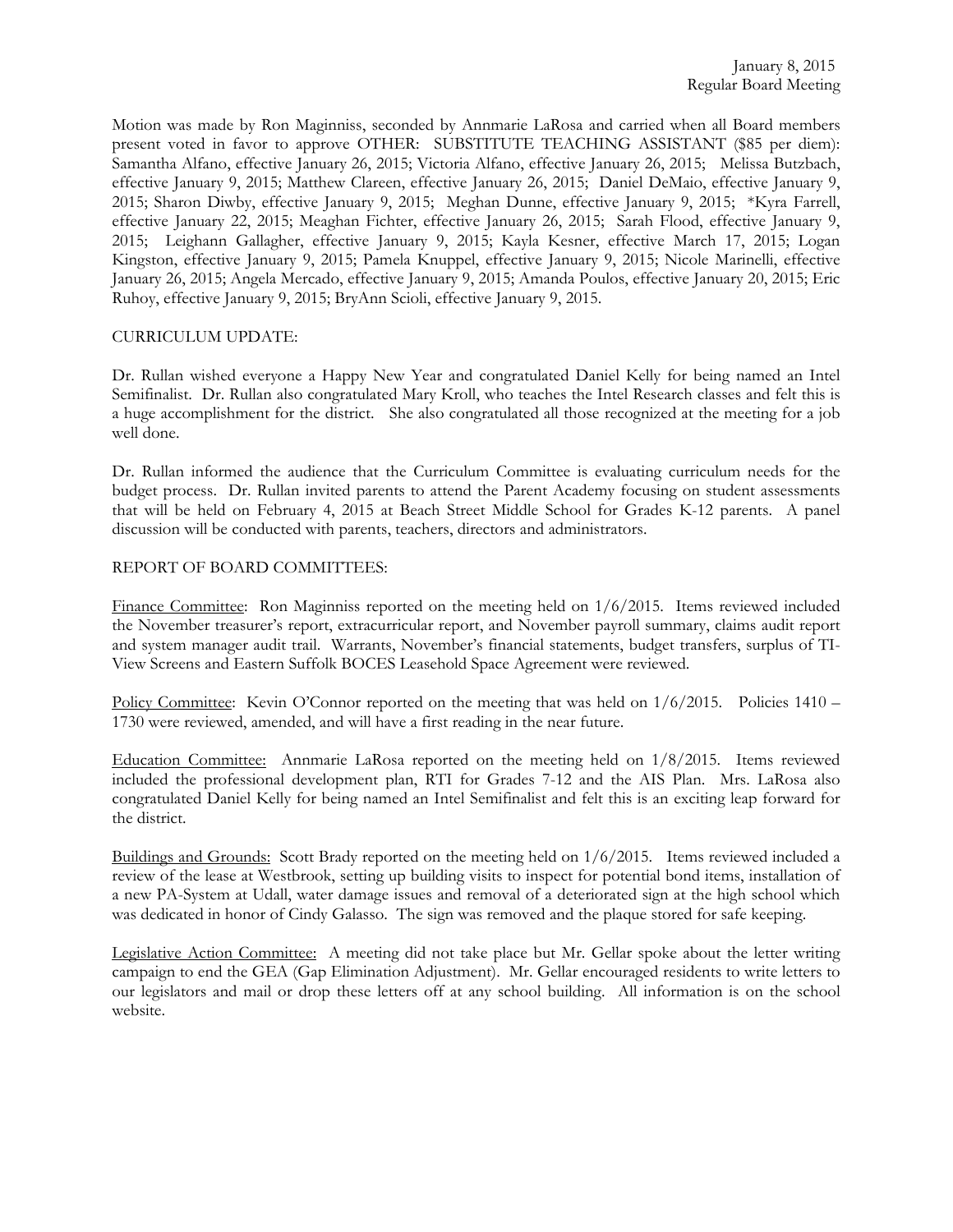Mr. Gellar also spoke about a NYSSBA legal conference he attended on December 19, 2014. NYSED Commissioner John King and NYSBBA Executive Director Timothy Kremer, along with several legislators and 20 school board members, attended this conference. Items discussed included new ELL (English Language Learners) regulations and proposed expenses involved, the Smart Bond, investment plans, pre-K programs and high tech security features for schools.

Committee on Special Education/Preschool Special Education: Ron Maginniss reported on the meeting that took place on 1/8/2015. CSE and CPSE recommendations for the month and student placements were reviewed.

Health and Wellness Committee: Mike Zotto reported on the meeting that was held on 1/7/2015. Items discussed included hotline magnets with emergency numbers to be distributed on February 13 – P.S. I Love You Day, social host sign displays by local businesses, a volleyball tournament to be held on March 6 and March 7 the triathlon on May 17 and the newsletter mailing in April. Mr. Zotto also spoke about an AED saving a life on 12/23/14 and thanked all involved. The Town of Islip's Drug/Alcohol Forum will take place on March 30 at Hauppauge High School and the next Health and Wellness meeting will take place on February 11, 2015 at 9:30 a.m. at Paul J. Bellew Elementary School.

# FINANCIAL MATTERS:

The treasurer's report for November was presented. Beginning balance as of October 31, 2014: \$20,195,549.65; ending balance as of November 30, 2014; \$13,785,980.75.

Motion was made by Mike Zotto, seconded by Kevin O'Connor, and carried when all Board members present voted in favor to approve 2014-2015 Budget Transfers 3171 – 3172.

Motion was made by Ron Maginniss, seconded by Annmarie LaRosa, and carried when all Board members present voted in favor to approve the declaration of surplus TI-View Screens.

# PRESIDENT'S REPORT:

Motion was made by Ron Maginniss, seconded by Annmarie LaRosa, and carried when all Board members present voted in favor to approve the Eastern Suffolk BOCES Leasehold Space Agreement.

# SUPERINTENDENT'S REPORT:

Motion was made by Mike Zotto, seconded by Kevin O'Connor, and carried when all Board members present voted in favor to approve Resolution re: "Field Testing".

Mrs. Burns explained the above approved resolution - The Board disagrees with any additional mandatory testing and urges the Board of Regents to reject the State Education Department's proposal to make field tests mandatory.

Mrs. Burns also congratulated Daniel Kelly for being named an Intel Semifinalist and explained that there were 300 semifinalists, 90 from New York State and 44 from Long Island. Mrs. Burns thanked the research teachers, Mrs. Kroll and Mrs. Dolce for all their efforts on behalf of Intel Research. Daniel Kelly worked at Columbia University Medical Center and the title of his research project is "Characterization of the Binding of the Staphylococcus Epidermidis Surface Protein SdrS to Fibrinogen and Vitronectin." Daniel's picture will appear in Newsday on 1/8/2015.